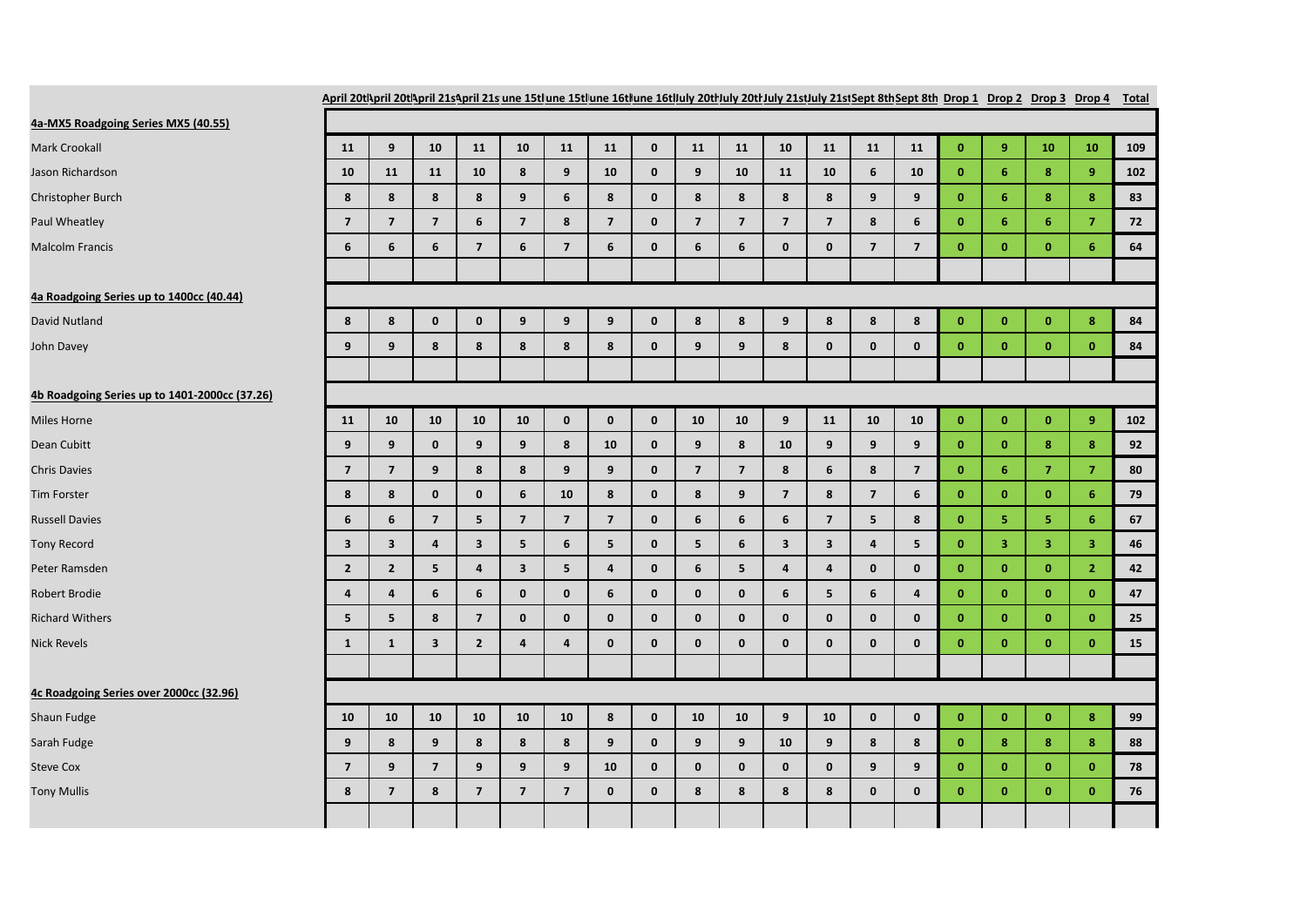| 4d Roadgoing Specialist (32.41)            |             |              |              |              |              |                  |             |              |                  |              |              |              |                         |                |              |              |              |                  |             |
|--------------------------------------------|-------------|--------------|--------------|--------------|--------------|------------------|-------------|--------------|------------------|--------------|--------------|--------------|-------------------------|----------------|--------------|--------------|--------------|------------------|-------------|
| Mark Parrett                               | 9           | 9            | 9            | 8            | 9            | 9                | 9           | $\mathbf{0}$ | $\boldsymbol{8}$ | 9            | 8            | 8            | $\mathbf 0$             | $\mathbf 0$    | $\mathbf{0}$ | $\mathbf{0}$ | $\mathbf{0}$ | 8                | 87          |
| Nigel Holt                                 | 8           | 8            | 8            | 9            | 8            | $\mathbf{0}$     | 8           | $\mathbf{0}$ | 9                | 8            | 9            | 9            | $\mathbf 0$             | $\mathbf{0}$   | $\mathbf{0}$ | $\mathbf{0}$ | $\mathbf{0}$ | $\mathbf{0}$     | 84          |
| <b>Adrian Lewis</b>                        | $\mathbf 0$ | $\mathbf 0$  | 10           | 10           | $\mathbf 0$  | $\mathbf 0$      | 10          | $\mathbf 0$  | $\pmb{0}$        | $\mathbf 0$  | 10           | 10           | $\mathbf 0$             | $\mathbf 0$    | $\mathbf{0}$ | $\bf{0}$     | $\mathbf{0}$ | $\mathbf{0}$     | 50          |
|                                            |             |              |              |              |              |                  |             |              |                  |              |              |              |                         |                |              |              |              |                  |             |
| 5 Modified Marque upto 2000cc (34.02)      |             |              |              |              |              |                  |             |              |                  |              |              |              |                         |                |              |              |              |                  |             |
| <b>Simon Purcell</b>                       | 8           | 8            | 8            | 8            | 8            | 8                | 8           | $\mathbf 0$  | 8                | 8            | 8            | 8            | 8                       | 8              | $\mathbf{0}$ | 8            | 8            | $\boldsymbol{8}$ | 80          |
|                                            |             |              |              |              |              |                  |             |              |                  |              |              |              |                         |                |              |              |              |                  |             |
| 6 Modified Marque over 2000cc (33.19)      |             |              |              |              |              |                  |             |              |                  |              |              |              |                         |                |              |              |              |                  |             |
| Phil Price                                 | 8           | 8            | 8            | 8            | 8            | 8                | 9           | $\mathbf{0}$ | 8                | 9            | 9            | 9            | $\mathbf 0$             | $\mathbf 0$    | $\mathbf{0}$ | $\mathbf{0}$ | $\mathbf{0}$ | 8                | 84          |
| Paul Slade                                 | $\mathbf 0$ | $\mathbf{0}$ | $\mathbf{0}$ | $\mathbf 0$  | $\mathbf 0$  | $\mathbf 0$      | 8           | $\mathbf{0}$ | 9                | 8            | 8            | 8            | $\mathbf 0$             | $\mathbf{0}$   | $\mathbf{0}$ | $\mathbf{0}$ | $\mathbf{0}$ | $\mathbf{0}$     | 41          |
|                                            |             |              |              |              |              |                  |             |              |                  |              |              |              |                         |                |              |              |              |                  |             |
| 7 Modified upto 1400cc (35.22)             |             |              |              |              |              |                  |             |              |                  |              |              |              |                         |                |              |              |              |                  |             |
| Neil Turner                                | 9           | 9            | 9            | 8            | 9            | 10               | 9           | $\mathbf{0}$ | $\mathbf{0}$     | $\mathbf{0}$ | $\mathbf 0$  | $\mathbf 0$  | 10                      | 10             | $\mathbf{0}$ | $\mathbf{0}$ | $\mathbf{0}$ | $\mathbf{0}$     | 83          |
| David Bean                                 | 8           | 8            | 8            | $\mathbf 0$  | 8            | 8                | 8           | $\mathbf 0$  | 8                | 8            | 9            | 8            | 8                       | 8              | $\mathbf{0}$ | $\mathbf{0}$ | 8            | 8                | 81          |
| Jim White                                  | $\mathbf 0$ | $\mathbf 0$  | $\mathbf 0$  | $\mathbf 0$  | $\mathbf 0$  | $\mathbf 0$      | $\mathbf 0$ | $\mathbf 0$  | 9                | 10           | 10           | 9            | 9                       | 9              | $\mathbf{0}$ | $\mathbf{0}$ | $\mathbf{0}$ | $\mathbf{0}$     | 56          |
| <b>Connor Manley</b>                       | $\mathbf 0$ | $\mathbf 0$  | $\mathbf 0$  | $\mathbf 0$  | $\pmb{0}$    | $\mathbf 0$      | $\pmb{0}$   | $\mathbf 0$  | $\pmb{0}$        | 9            | 8            | 10           | $\overline{\mathbf{z}}$ | $\overline{7}$ | $\mathbf{0}$ | $\mathbf{0}$ | $\mathbf{0}$ | $\mathbf{0}$     | 41          |
| Derek Manley                               | $\mathbf 0$ | $\mathbf{0}$ | $\mathbf{0}$ | $\mathbf{0}$ | $\mathbf{0}$ | $\mathbf 0$      | $\mathbf 0$ | $\mathbf 0$  | $\mathbf{0}$     | $\mathbf 0$  | $\mathbf 0$  | $\mathbf 0$  | $\mathbf 0$             | $\mathbf{0}$   | $\mathbf{0}$ | $\mathbf{0}$ | $\mathbf{0}$ | $\mathbf{0}$     | $\mathbf 0$ |
|                                            |             |              |              |              |              |                  |             |              |                  |              |              |              |                         |                |              |              |              |                  |             |
| 8 Mofified 1400-2000cc (33.67)             |             |              |              |              |              |                  |             |              |                  |              |              |              |                         |                |              |              |              |                  |             |
|                                            |             |              |              |              |              |                  |             |              |                  |              |              |              |                         |                |              |              |              |                  |             |
| 9 Modified Cars over 2000cc (32.72)        |             |              |              |              |              |                  |             |              |                  |              |              |              |                         |                |              |              |              |                  |             |
| Mark Walker                                | 8           | 8            | 8            | 8            | 9            | $\boldsymbol{9}$ | 9           | $\mathbf 0$  | 9                | 9            | $\mathbf 0$  | $\mathbf 0$  | $\mathbf 0$             | $\mathbf 0$    | $\mathbf{0}$ | $\bf{0}$     | $\mathbf{0}$ | $\mathbf{0}$     | 77          |
| Richard Hillyer                            | $\mathbf 0$ | $\mathbf 0$  | $\mathbf 0$  | $\mathbf 0$  | 8            | 8                | 8           | $\mathbf 0$  | 8                | 8            | 8            | 8            | 8                       | 8              | $\mathbf{0}$ | $\bf{0}$     | $\mathbf{0}$ | $\mathbf{0}$     | 72          |
| 11 Modified Specialist upto 2000cc (31.21) |             |              |              |              |              |                  |             |              |                  |              |              |              |                         |                |              |              |              |                  |             |
| Steve Holland                              | 10          | 10           | 10           | 10           | 9            | 9                | 9           | $\mathbf 0$  | 9                | 9            | 9            | 9            | $\mathbf 0$             | $\mathbf 0$    | $\mathbf{0}$ | $\mathbf{0}$ | $\mathbf{0}$ | 9                | 94          |
| Richie Gatt                                | 9           | 8            | 8            | 8            | 8            | 8                | 8           | $\mathbf 0$  | 8                | 8            | 8            | 8            | 8                       | 8              | $\mathbf{0}$ | 8            | 8            | 8                | 81          |
| Martin Watson                              | 8           | 9            | 9            | 9            | $\mathbf{0}$ | $\mathbf{0}$     | $\mathbf 0$ | $\mathbf{0}$ | $\pmb{0}$        | $\mathbf{0}$ | $\mathbf{0}$ | $\mathbf{0}$ | 9                       | 9              | $\mathbf{0}$ | $\mathbf{0}$ | $\mathbf{0}$ | $\mathbf{0}$     | 53          |
|                                            |             |              |              |              |              |                  |             |              |                  |              |              |              |                         |                |              |              |              |                  |             |
| 13 Historically Interesting (33.52)        |             |              |              |              |              |                  |             |              |                  |              |              |              |                         |                |              |              |              |                  |             |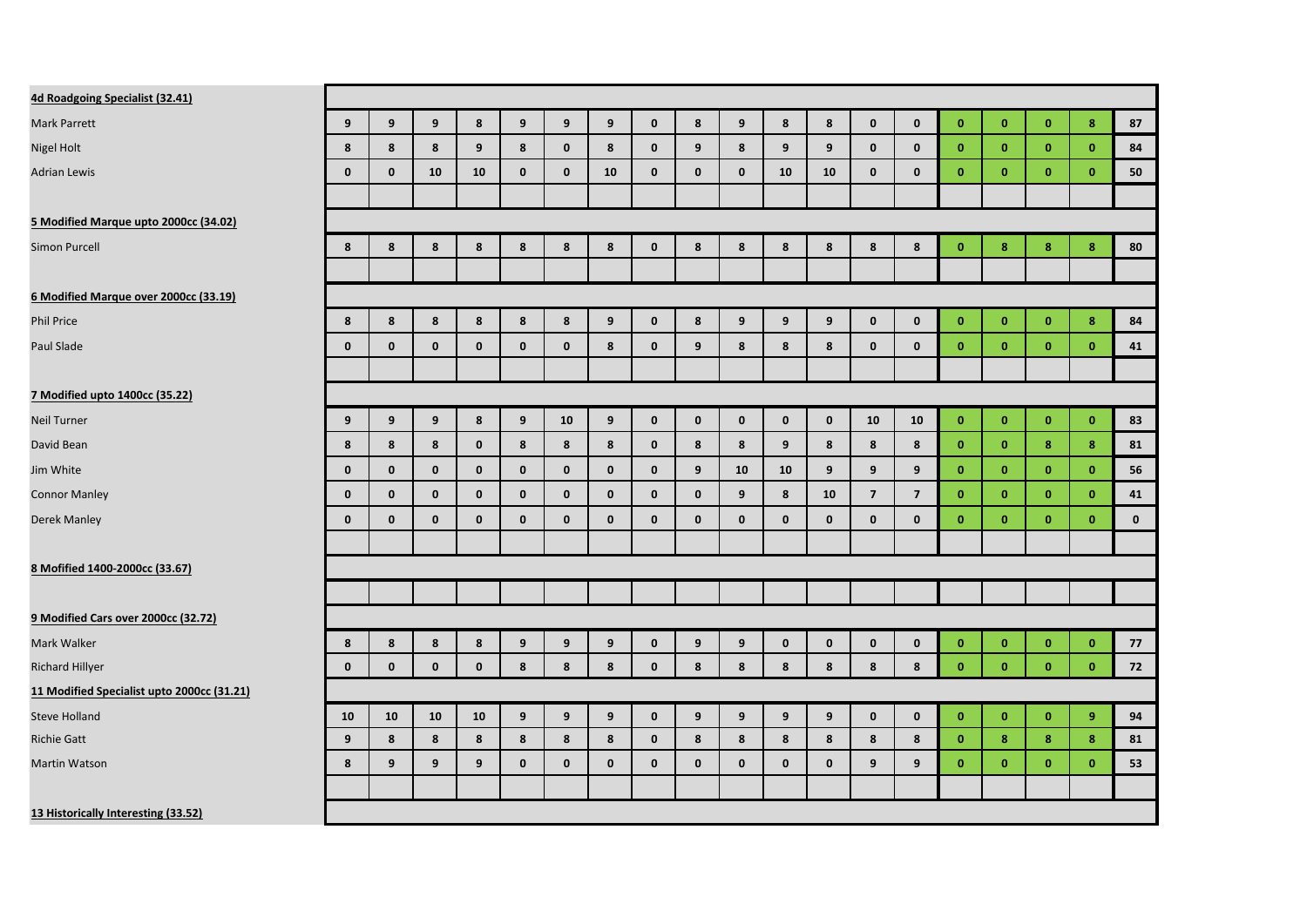| Jeremy Smihson                                    | $\mathbf{0}$ | $\mathbf{0}$ | $\mathbf{0}$   | $\mathbf{0}$            | 8            | 8            | 8            | $\mathbf{0}$ | $\mathbf{0}$ | $\mathbf{0}$ | $\mathbf 0$      | $\mathbf{0}$ | 8              | 8            | $\mathbf{0}$ | $\mathbf{0}$     | $\mathbf{0}$ | $\mathbf{0}$   | 40        |
|---------------------------------------------------|--------------|--------------|----------------|-------------------------|--------------|--------------|--------------|--------------|--------------|--------------|------------------|--------------|----------------|--------------|--------------|------------------|--------------|----------------|-----------|
|                                                   |              |              |                |                         |              |              |              |              |              |              |                  |              |                |              |              |                  |              |                |           |
| 14 Hillclimb Super sports (34.41)                 |              |              |                |                         |              |              |              |              |              |              |                  |              |                |              |              |                  |              |                |           |
| <b>Richard Fry</b>                                | 8            | 8            | 8              | 8                       | $\mathbf{0}$ | $\mathbf{0}$ | $\mathbf{0}$ | $\mathbf 0$  | $\mathbf 0$  | $\mathbf 0$  | $\mathbf 0$      | $\mathbf 0$  | $\mathbf 0$    | $\mathbf 0$  | $\mathbf{0}$ | $\bullet$        | $\mathbf{0}$ | $\mathbf{0}$   | 32        |
|                                                   |              |              |                |                         |              |              |              |              |              |              |                  |              |                |              |              |                  |              |                |           |
| 15a Sports Libre upto 1400cc (32.28)              |              |              |                |                         |              |              |              |              |              |              |                  |              |                |              |              |                  |              |                |           |
| <b>Tim Pitfield</b>                               | 10           | 10           | 10             | 10                      | 10           | 10           | 10           | $\mathbf 0$  | ${\bf 10}$   | 10           | 10               | 10           | 11             | 11           | $\mathbf{0}$ | 10               | 10           | 10             | 102       |
| Peter Steel                                       | 9            | 9            | 9 <sup>°</sup> | 9 <sup>°</sup>          | 9            | 9            | 9            | $\mathbf 0$  | 9            | 9            | 9                | 9            | 9              | 9            | $\mathbf{0}$ | 9                | 9            | $\overline{9}$ | 90        |
| <b>Craig Russell</b>                              | 8            | 8            | 8              | 8                       | 8            | 8            | 8            | $\mathbf{0}$ | 8            | 8            | $\boldsymbol{8}$ | 8            | $8\phantom{1}$ | 8            | $\mathbf{0}$ | $\boldsymbol{8}$ | 8            | $\bf{8}$       | 80        |
|                                                   |              |              |                |                         |              |              |              |              |              |              |                  |              |                |              |              |                  |              |                |           |
| 15b Sports Libre 1401-2000cc (29.45)              |              |              |                |                         |              |              |              |              |              |              |                  |              |                |              |              |                  |              |                |           |
| Keith Diggle                                      | $\mathbf 0$  | $\mathbf 0$  | $\mathbf 0$    | $\mathbf 0$             | $\mathbf 0$  | $\mathbf 0$  | $\mathbf 0$  | $\mathbf 0$  | $\mathbf 0$  | $\mathbf 0$  | $\mathbf 0$      | $\mathbf 0$  | $\mathbf 0$    | $\mathbf 0$  | $\mathbf{0}$ | $\mathbf{0}$     | $\bf{0}$     | $\mathbf{0}$   | $\pmb{0}$ |
|                                                   |              |              |                |                         |              |              |              |              |              |              |                  |              |                |              |              |                  |              |                |           |
| 16 Sports Libre over 2000cc (30.28)               |              |              |                |                         |              |              |              |              |              |              |                  |              |                |              |              |                  |              |                |           |
| <b>Chris Canall</b>                               | 9            | 9            | 9              | 9                       | 9            | 9            | 9            | $\mathbf 0$  | 9            | 9            | 9                | 9            | 9              | 9            | $\mathbf{0}$ | 9                | 9            | $\overline{9}$ | 90        |
| Sue Hayes                                         | 8            | 8            | 8              | 8                       | 8            | 8            | 8            | $\mathbf{0}$ | 8            | 8            | 8                | 8            | 8              | 8            | $\mathbf{0}$ | $\bf{8}$         | 8            | $\bf{8}$       | 80        |
| 18 Up to 600cc Racing Cars (35.08)                |              |              |                |                         |              |              |              |              |              |              |                  |              |                |              |              |                  |              |                |           |
|                                                   |              |              |                |                         |              |              |              |              |              |              |                  |              |                |              |              |                  |              |                |           |
| 19 601-1100cc Racing Cars (30.26)                 |              |              |                |                         |              |              |              |              |              |              |                  |              |                |              |              |                  |              |                |           |
| David Cuff                                        | 8            | 8            | 8              | 9                       | $\mathbf 0$  | 8            | 8            | $\mathbf 0$  | 9            | 9            | 9                | 9            | 8              | $\mathbf 0$  | $\mathbf{0}$ | $\mathbf{0}$     | $\mathbf{0}$ | 8              | 85        |
| Muray Wakeham                                     | 10           | 10           | 10             | ${\bf 10}$              | 9            | 9            | 9            | $\mathbf 0$  | $\mathbf 0$  | $\mathbf 0$  | $\mathbf 0$      | $\mathbf 0$  | 9              | 8            | $\mathbf{0}$ | $\mathbf{0}$     | $\bf{0}$     | $\mathbf{0}$   | 84        |
| Steve Loadsman                                    | $\mathbf{0}$ | $\mathbf 0$  | $\overline{7}$ | $\overline{\mathbf{z}}$ | $\mathbf{0}$ | $\mathbf{0}$ | $\mathbf 0$  | $\mathbf 0$  | 8            | 8            | 8                | 8            | $\mathbf 0$    | $\mathbf{0}$ | $\mathbf{0}$ | $\mathbf{0}$     | $\bf{0}$     | $\mathbf{0}$   | 46        |
| Alan Joy                                          | 9            | 9            | 9              | 8                       | $\mathbf 0$  | $\mathbf{0}$ | $\mathbf 0$  | $\mathbf 0$  | $\mathbf 0$  | $\mathbf 0$  | $\mathbf 0$      | $\mathbf 0$  | $\mathbf 0$    | $\mathbf 0$  | $\mathbf{0}$ | $\mathbf{0}$     | $\mathbf{0}$ | $\mathbf{0}$   | 35        |
|                                                   |              |              |                |                         |              |              |              |              |              |              |                  |              |                |              |              |                  |              |                |           |
| 20a Formula Ford upto 1994 (Kent Engines) (36.30) |              |              |                |                         |              |              |              |              |              |              |                  |              |                |              |              |                  |              |                |           |
|                                                   |              |              |                |                         |              |              |              |              |              |              |                  |              |                |              |              |                  |              |                |           |
| 20 1101-1600 Racing Cars (28.20)                  |              |              |                |                         |              |              |              |              |              |              |                  |              |                |              |              |                  |              |                |           |
| Pete Hammock                                      | 8            | 8            | 8              | 8                       | 8            | $\mathbf{0}$ | $\mathbf{0}$ | $\mathbf 0$  | 8            | 8            | 8                | 8            | 9              | 9            | $\mathbf{0}$ | $\mathbf{0}$     | $\mathbf{0}$ | $\bf{8}$       | 82        |
| Mike Lee                                          | $\mathbf 0$  | $\mathbf 0$  | $\mathbf 0$    | $\mathbf 0$             | 9            | 9            | 8            | $\mathbf 0$  | $\mathbf 0$  | $\mathbf 0$  | $\mathbf 0$      | $\mathbf 0$  | 8              | 8            | $\mathbf{0}$ | $\mathbf{0}$     | $\bf{0}$     | $\mathbf{0}$   | 42        |
| 21a 1601-2000cc Racing Cars (N/A) (33.72)         |              |              |                |                         |              |              |              |              |              |              |                  |              |                |              |              |                  |              |                |           |